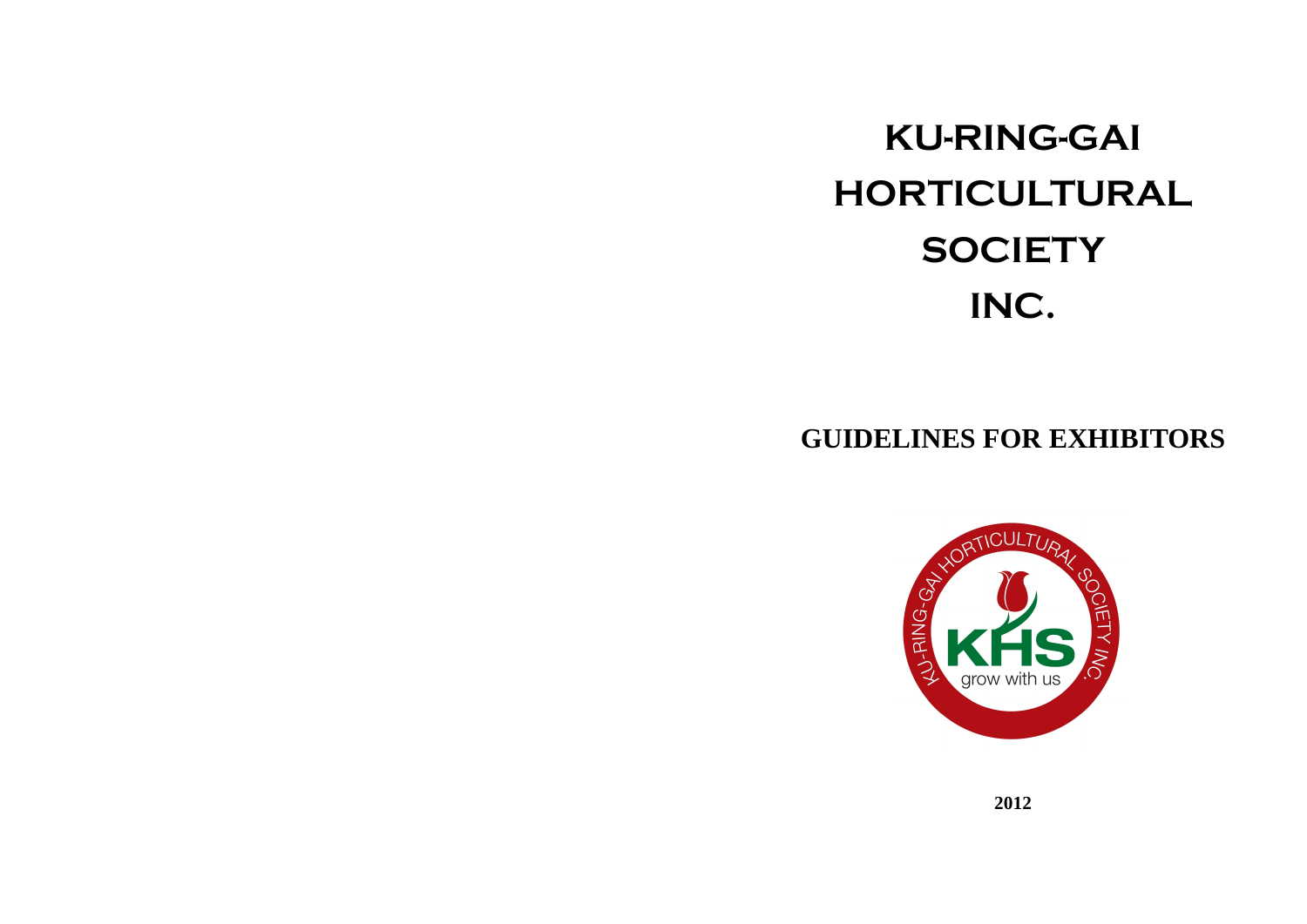## **CONTENTS**

Page

| <b>Acknowledgement and Introduction</b> | 3  |
|-----------------------------------------|----|
| <b>Abbreviations and Definitions</b>    | 4  |
| <b>Judging</b>                          | 5  |
| <b>Exhibition Guide</b>                 | 6  |
| <b>Flowers</b>                          |    |
| Camellia, Dahlia, Iris, Narcissus       | 6  |
| Daffodil and Garden Jonquil, Rose       | 13 |
| <b>Staging Units (Flowers)</b>          | 16 |
| Vegetables, Fruits, Nuts, Herbs         | 18 |
| Staging Units (Fruit and Vegetables)    | 18 |
| <b>Pot and Container Plants</b>         | 20 |
| Decorative                              | 20 |
| <b>Prizes</b>                           | 20 |
| <b>Basic Bench Rules</b>                | 21 |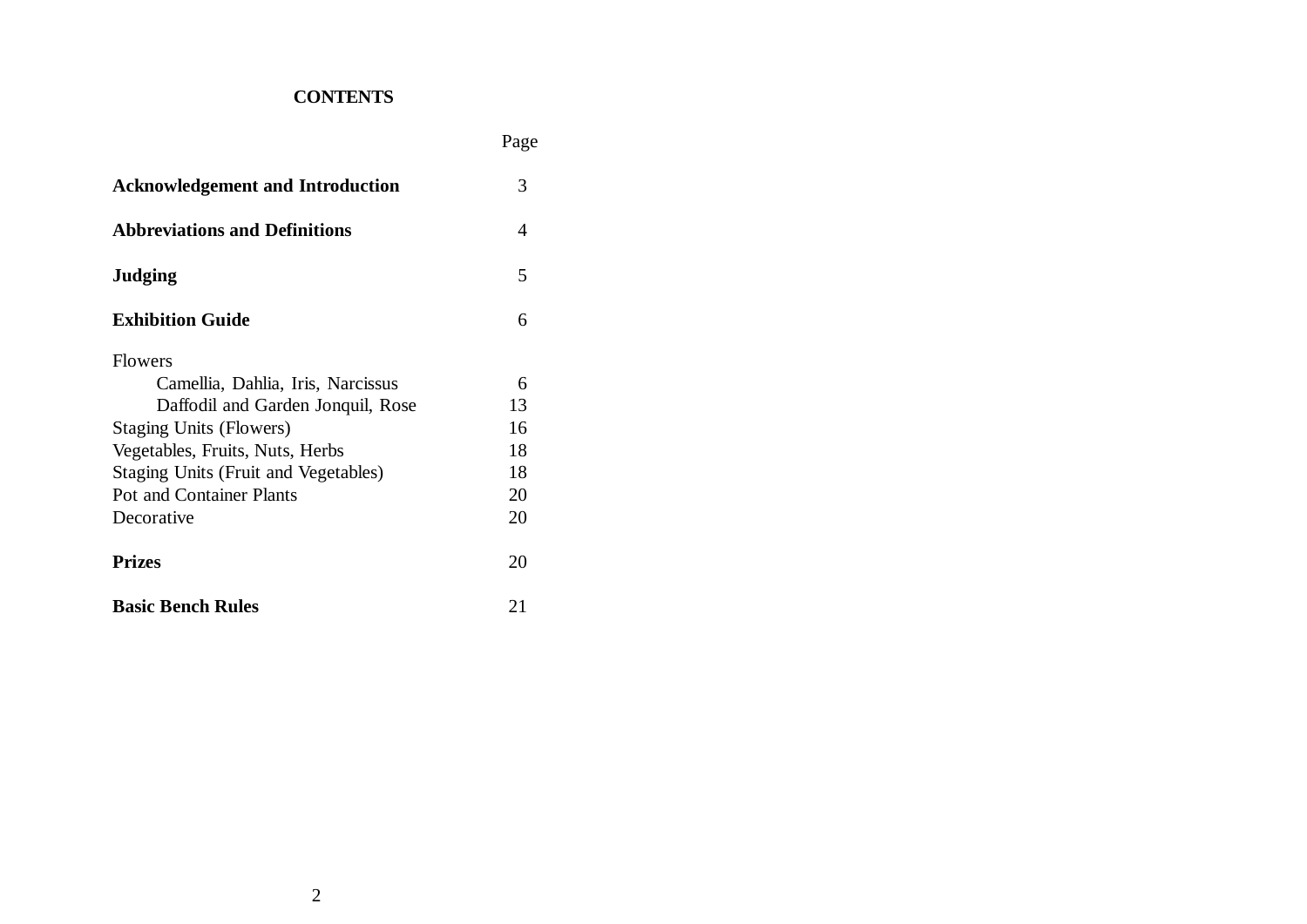- 8. Make sure your exhibit is in the correct numbered class or it could be excluded from judging. If you have difficulty finding the appropriate class, seek help from a member of the Committee or a Judge. (see their labelled name tag). Also, should a member notice an irregularity prior to judging, they should bring this to the attention of a Committee member.
- 9. The exhibitor should have only one entry of the same plant variety in any one class within the sections of Small Crop, Cultural Open, Container Plant or Decorative. Extra entries in a class may be excluded from judging but can be staged for display or interest.
- 10. Make sure you have the consent of the owner to take home any fruit or vegetables exhibited and a donation to the Garden Table is expected. Some exhibits may be marked 'not for sale'.
- 11. Remove exhibits at the end of the meeting even if you don't want them yourself - this saves time in cleaning up.
- 12. Remember, if you use the preparation areas please leave them tidy and dry, and remove all rubbish.
- 13. Arrive early to allow time to mount your exhibit. **Please note that judging starts at 7.50pm.**

**In conclusion, your judges are not infallible but they do try to perform their duties conscientiously, both to the Society and to the exhibitors.**

## **ACKNOWLEDGEMENTS AND INTRODUCTION**

This small list of guidelines is an abridgement of the RHS of NSW Judging Standards and Guidelines published in year 2000. We greatly appreciate the usefulness of this publication and we recommend it to all our members.

We acknowledge the work of the Editor, John Mathews, and thank him for his personal approval of this Society's use of excerpts from the Standards. We also acknowledge the following Societies for the use of their information and illustrations published in the RHS Judging Standards:-

> NSW Camelia Research Society Inc. Dahlia Society of NSW and ACT. Australian Daffodil Society Inc. Rose Society of NSW Inc. National Rose Society of Australia.

These guidelines are intended as an update of a previous handbook for our Society written by John Johnson and Rita King in 1992 and updated by Janet Bennett in 2002. The 2012 update was completed by Christine Rethers.

The Show Bench for the KHS meetings covers a varied selection of horticultural items so that the schedule for each month changes greatly from season to season. The KHS is not a plant speciality group and members change and differ in their gardening interests from year to year. Seasonal weather also affects the schedule selection by emphasizing some plant groups more than others. These guidelines therefore can never be complete, they are primarily for the encouragement of members to exhibit. The show bench is for enjoyment and interest in spite of the schedule, the weather or plant fashions.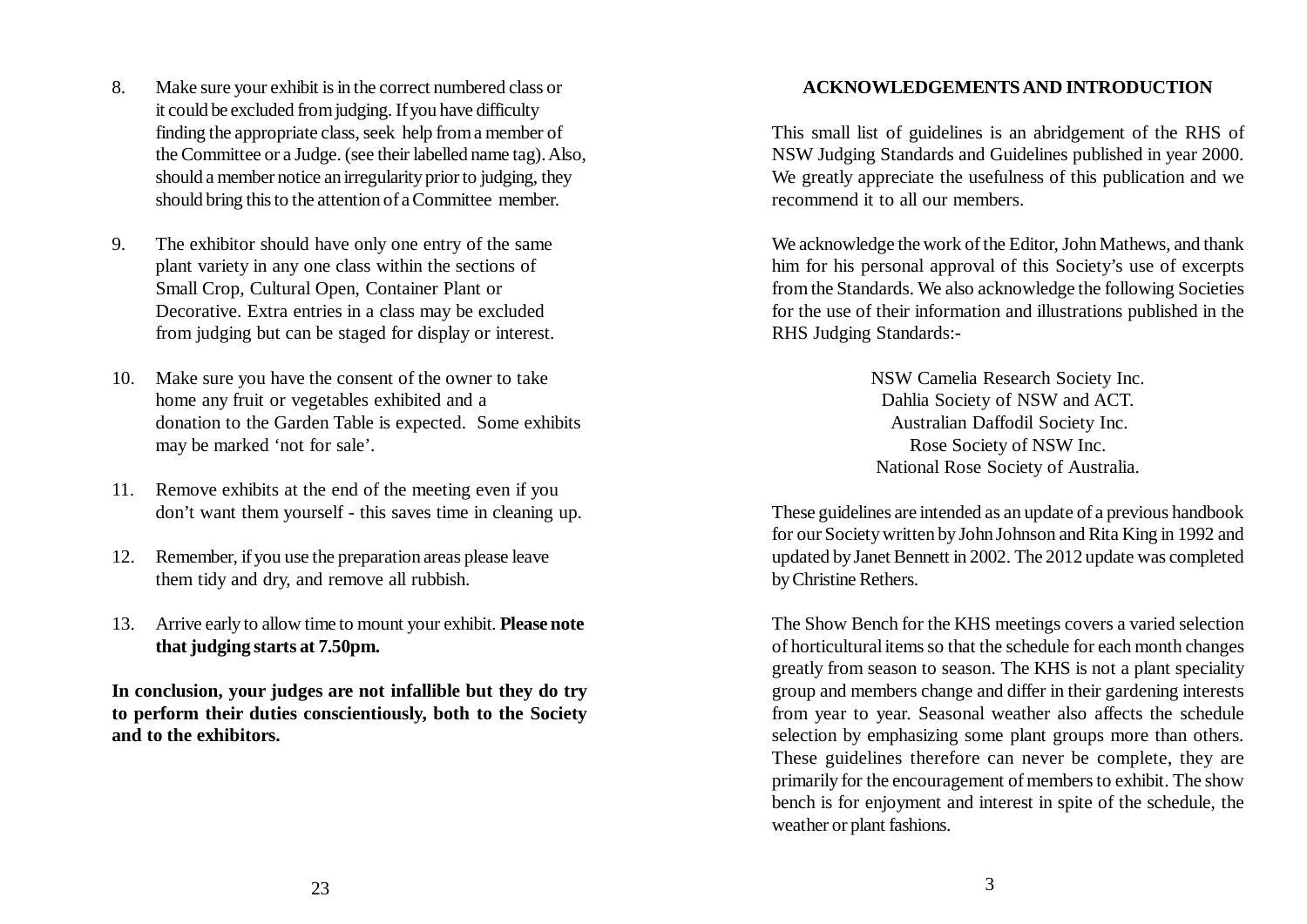#### **ABBREVIATIONS AND DEFINITIONS**

- Berry: A fleshy or succulent fruit, few or many seeded which does not open, e.g. tomato, grape and for horticultural purposes cotoneaster and crab apple fruit.
- Bloom: A fine wavy whitish or bluish-white coating on stems, leaves and fruit or a loose term used incorrectly to mean one open flower. However, many 'blooms' in fact are composed of many open flowers, e.g. Dahlia.
- Cacti: Plants belonging to the Family Cactaceae, e.g. Cereus, Epiphyllum, Mammillaria, Zygocactus etc. Although Cacti are, and can be shown as Succulents they are generally exhibited separately.
- Container: Can be any shape or size suitable for the specified exhibit, e.g.
- Vase: The height is greater than its width.

Bowl: Inside the diameter is greater than its depth.

- Pot: Container, vessel, basket, any shape, any material.
- Dish, Plate, Tray, Cup: A container on which a specified number of flowers, fruit, nuts etc are displayed.
- Cultivar: A cultivated hybrid of a species e.g. Rosa 'Peace'
- Cut: A portion of a plant with its laterals.
- Distinct: Different. Separate varieties or cultivars must be staged.
- Flower: Interchangeable with Bloom, but bloom is best used in its other sense.
- Herbs: As horticultural exhibits these are plants possessing aromatic features
- Kind: Refers to a particular genus of plants e.g. "one vase, 3 cuts, same kind" would mean 3 roses, 3 dahlias etc.
- Native: A plant indigenous to Australia. For horticultural purposes hybrids, sports, cultivars of Australian plants are considered native.

## We want to encourage "Show Bench" participation, and with this in mind it is necessary to have a few rules in order to maintain a high standard.

**BASIC\_BENCH\_RULES**

- 1. Camellias should be displayed in the cups provided with two leaves. Fuchsias should also be in cups.
- 2. If a tray is indicated in the schedule, please use one provided by the Society.
- 3. Make sure your plant container is clean with no weeds and all dead or damaged leaves and flowers removed. Note: This rule is not intended to discourage members from showing wilting or faulty exhibits that they consider as special or interesting plants, as long as it is appreciated that this could exclude them from being awarded a prize.
- 4. The white card supplied by the Society should be used, and should include the number of the class as per the Schedule, the name of the exhibitor and the name of the plant if possible. Prepare the card at home to save time.
- 5. With the exception of the decorative class, all exhibits must be the property of, and grown by, the exhibitor for at least three months prior to exhibition. Bonsai must be owned for 6 months.
- 6. Container plants should not be exhibited more frequently than once every 3 months.
- 7. Plants should not be oiled waxed or artificially treated.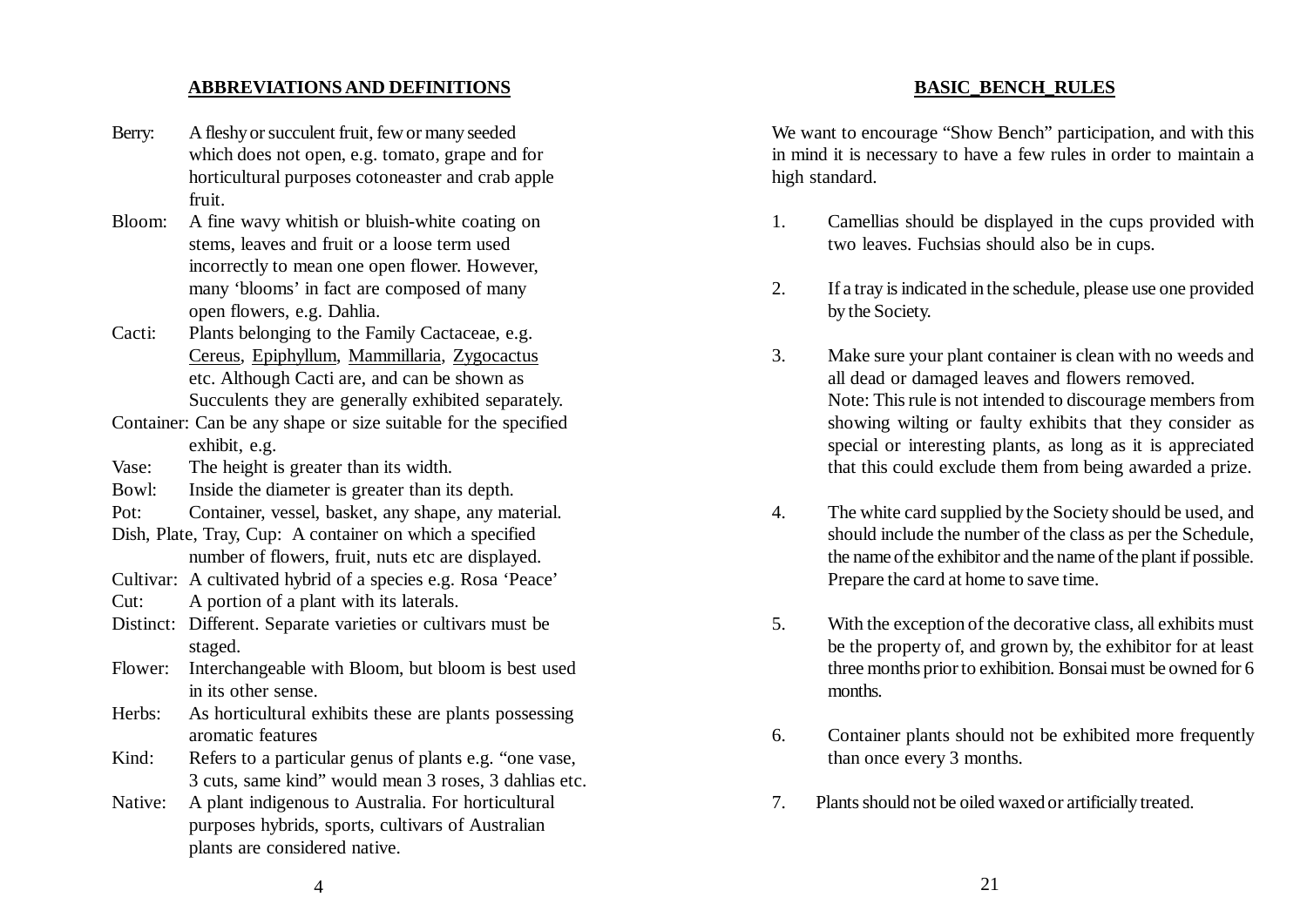#### **Pot and Container Plants**

These are defined as those plants grown in any type of vessel that is capable of providing a suitable structure for nurture and maintenance. All must be grown in soil; epiphytic plants such as Bromeliads, Orchids and some ferns may be entered growing on bark slabs or similar material

Container should not dominate the exhibit but should harmonise with its contents and be in proportionate size to the plant. It should be undamaged, must be clean and free of weeds.

#### **Decorative**

.

This is a creative area where you can do your own thing. Exhibits do not have to be home grown and you can provide your own container and embellishments.

## **PRIZES**

Prizes are currently - 1st Prize: \$0.50, 2nd Prize: \$0.30.

Prizes are intended only to give members a sense of achievement, and pride. Prize money is totalled annually and usually distributed at the Annual General Meeting. The top 10 winners are named at this meeting and are subsequently listed in the Hortulanus.

- N.A.S.: Not according to schedule.
- N.N.D. Not necessarily distinct (different) i.e. not necessarily consisting of different cultivars
- Spike: An elongated inflorescence with flowers attached to the stalk
- Stalk: The portion of plant between the last set of leaves and the flower head, spike etc.
- Stem: Any portion of a garden plant below the topmost leaf or main leaves. It may be branched (laterals)
- Truss: A cluster of flowers or fruit from one stem, e.g. tomatoes, Rhododendron etc.
- Variety: A term used for show purposes to mean all varieties within a Kind, e.g'.Peace' and' Mr. Lincoln' are varieties of roses.

## **JUDGING**

The General qualities that judges look for are:-

Form, condition and culture. Size and uniformity of size within the unit. Freshness, Colour, Foliage and/or Stems.

A judge may use a point system in assessing exhibits usually in the above order of importance.

Judges also keep in mind the natural character of the particular plant e.g. the size of flower in relation to the maximum potential of the variety.

A specimen in flower will be preferred to one which is not, also the rare or more difficult to grow variety shall be preferred – other things being equal.

Judges shall withhold any prize where they consider the exhibit unworthy of an award. However our friendly judges rarely will do this and may reduce an award to a second.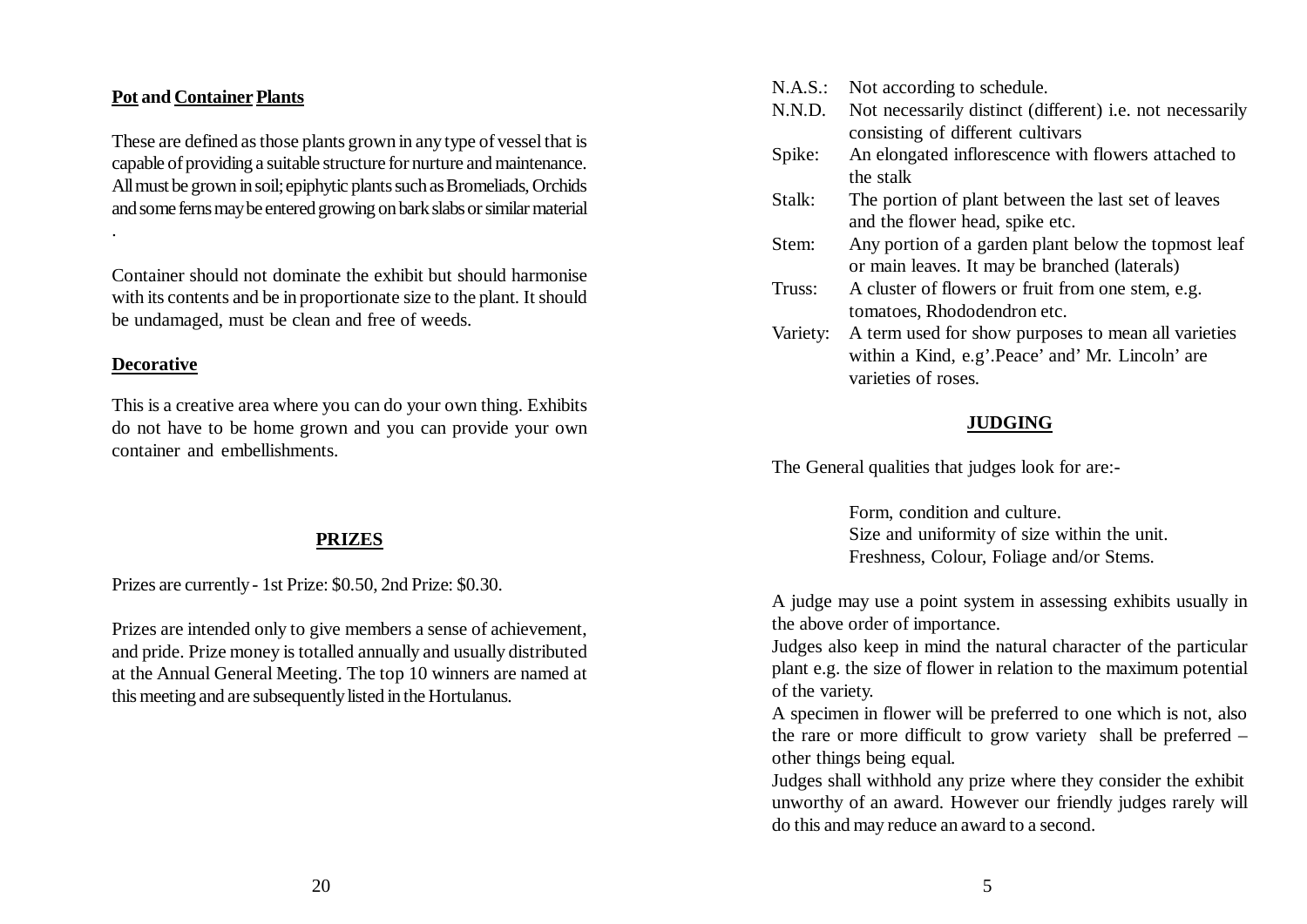The judge may lift a vase or container for closer inspection but never to interfere with the exhibit.

The Chief Judge has a copy of the RHS. Standards and Guidelines which members can refer to, or members can buy their own copy. The standards of the RHS NSW are adhered to but if members wish to change the rules to suit local requirements, please alert a Committee member and an ideal compromise can be made to improve future schedules. We need members' ideas and any feedback, protest or otherwise will be considered.

## **EXHIBITION GUIDE**

## **Flowers: KHS Cultural Open**

Cut flowers in this section of the schedule must be typical of their type and be well grown specimens of the variety, cultivar or species .

Petals to be firm, evenly spaced, unblemished, stems strong, foliage clean and unblemished. Uniformity within the unit is necessary.

The use of leaves with some kinds of flowers is not necessary unless the schedule requires the foliage. However, they do add to a more attractive presentation which will influence a judge and the viewers too.

The following pages should help members to assess their exhibit. They only cover the most popular exhibits ( in alphabetical order).

## **Camellias:**

Single: One row of not more than 9 petals, with a clear central column of stamens with or without petaloids, e.g. 'Kamo-honami', 'Spencer's Pink'.

Melon (All types) 1 with stalk Nuts 10 Onions (Small) 3 " (Spring) 5 with roots and tops Parsnips 3 roots with tops Peas 10 pods Potatoes 3 tubers Pumpkin 1 with stalk Radish 5 with tops Rhubarb 3 stalks with tops Silver Beet 3 stalks Spinach (with clean roots) 3 plants or bunch Squash (Large types) 1 with stalk<br>  $\frac{1}{2}$  with stalk (Button) 3 with stalk Sweet Corn (with husks and tassel) 3 cobs Tomatoes (Large) 3 with stalks " (Egg Romana or Intermediate) 5 with stalks " (Miniature, Tom Thumb, Cherry) 10 with stalks Turnips and Swedes 3 with tops Zucchini 3 with stalks

## **Herbs**

For horticultural purposes herbs are plants possessing aromatic features. Cut herbs to be shown in a container with water, all clearly marked if possible . A Unit is to be 5 plants which may be of one variety or five different varieties.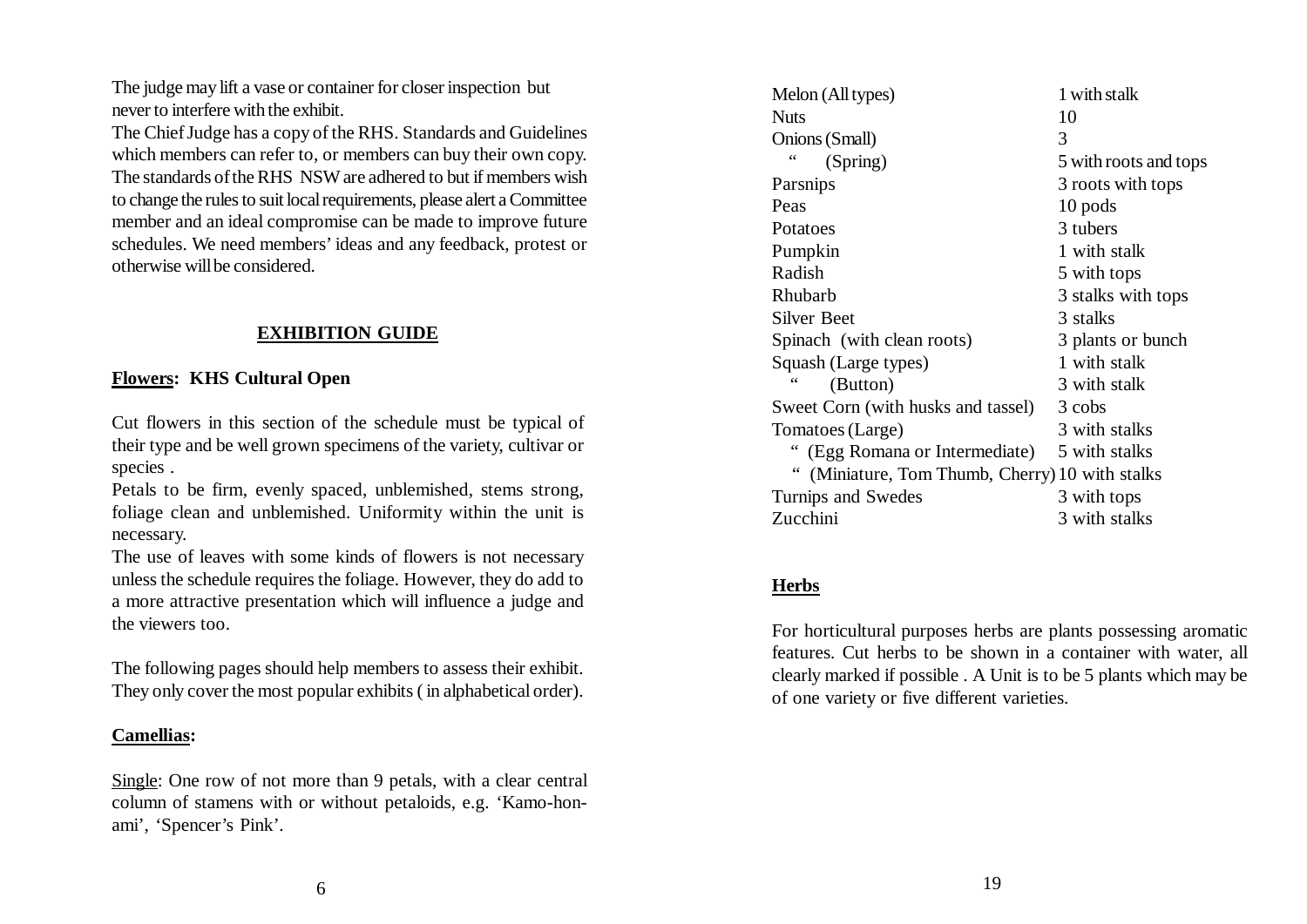## **Kitchen Garden Produce - Fruits, Nuts, Vegetables and herbs. KHS Small Crops.**

In our ever changing world with our ever changing eating habits the distinction between fruit and vegetable becomes harder to define. Judges in this section look for :- Condition, Freshness, Uniformity, Colour, Size and Bloom. A major criteria should be which is best to eat!

| <u>Vegetables</u>                   | <b>Staging Unit</b>     |
|-------------------------------------|-------------------------|
| Artichoke (Globe)                   | $\overline{2}$          |
| 66<br>(Jerusalem)                   | 5                       |
| Beans (Dwarf, Climbing or Broad)    | 10 pods                 |
| Beet (Silver)                       | 3 stalks                |
| <b>Beetroot</b>                     | 3 with tops             |
| Berries (All types)                 | 10 with stalks          |
| <b>Broccoli</b>                     | 1 head                  |
| <b>Brussel Sprouts</b>              | 5 sprouts               |
| Cabbage                             | 1 head with clean roots |
| Capsicum (Pepper)                   | 3 with stalks           |
| (Hot/Chilli Pepper)                 | 5 with stalks           |
| Carrots                             | 3 with tops             |
| (Baby types)                        | 1 bunch of 5 with tops  |
| Cauliflower                         | 1 head with clean roots |
| Celery                              | 1 stick                 |
| Chokoes                             | 3                       |
| Citrus                              | 3                       |
| (Cumquats)                          | 10                      |
| Cucumber(Small varieties)           | 3 with stem             |
| $\leq$<br>(Long varieties)          | 1 with stem             |
| (Same or different)<br><b>Herbs</b> | 5 cuts in water         |
| Leek                                | 3                       |
| Lettuce                             | 1 head with clean roots |
| <b>Marrow</b>                       | 1 with stalk            |
|                                     |                         |

Semi- double: Two or more rows of petals, with a clear central column of stamens, with or without petaloids. Petals must not breach the ring of stamens, e.g. 'Guilio Nuccio', 'The Czar', 'Wildfire'.Anemone Form: One or more flat rows of guard petals, unbroken, on which sits a distinct centre of petaloids, or mixed petaloids and stamens, but no petals, e.g. 'Elegans Splendor', "C.M.Wilson', 'Man Size'.

Peony Form: A flower in which there may or may not be an outer ring of guard petals, but in which the bulk of the flower consists of an admixture of petals, and perhaps petaloids and/or stamens, e.g. 'Debbie', 'Debutante', 'Lady Loch', 'Tomorrow'.

Rose Form Double. Multiple rows of imbricated petals, opening through a bud shape centre to show some stamens in a concave centre when fully opened, e.g. 'Lady St.Clair', 'Roma Risorta'.

Formal Double: Numerous rows of regular, overlapping petals, fully imbricated or tiered, preferably with a bud centre, and not showing stamens, e.g. 'Alba Plena', 'Fimbriata', 'Desire'.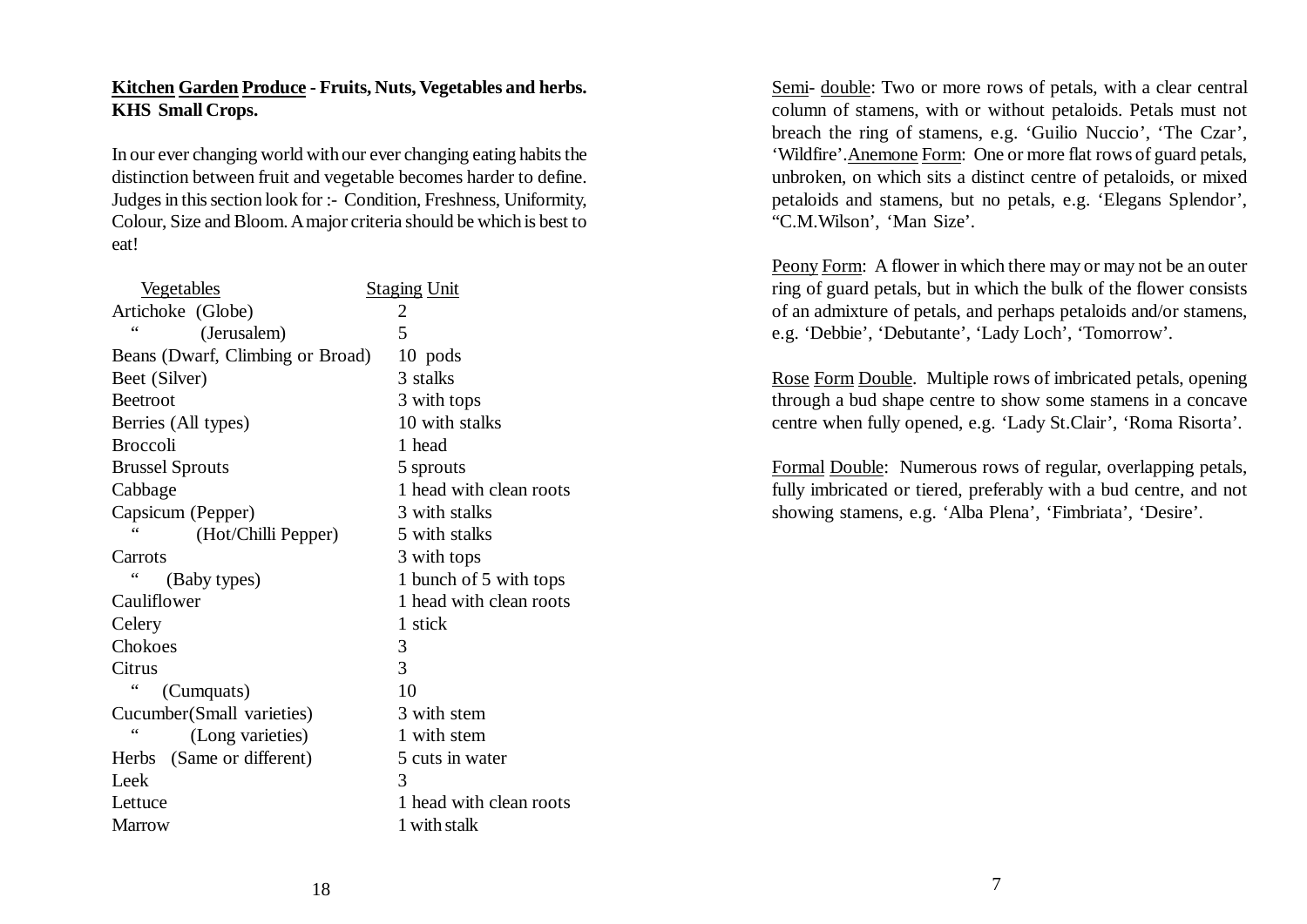## **CAMELLIA CLASSIFICATION FORMS**





**ANEMONE FORM PEONY FORM** 

| Lupin                         | 1 spike      |
|-------------------------------|--------------|
| Marigold                      | 3 flowers    |
| Paeony                        | 1 cut        |
| Pansy (Stems not to be shown) | 5 flowers    |
| Poppy (All types)             | 5 flowers    |
| Ranunculus                    | 3 stems      |
| Rhododendron                  | 1 truss      |
| Rose (Exhibition)             | 1 flower     |
| Rose (Other types)            | see schedule |
| Stock                         | 1 spike      |
| Sweet Pea                     | 5 stalks     |
| Tulip                         | 3 stems      |
| Wallflower                    | 3 spikes     |

#### **Comments**

The above list of staging units is given as a guide. Local conditions may warrant a variation from it. It is not possible to list every flower in cultivation.



The Royal Horticultural Society of New South Wales Inc.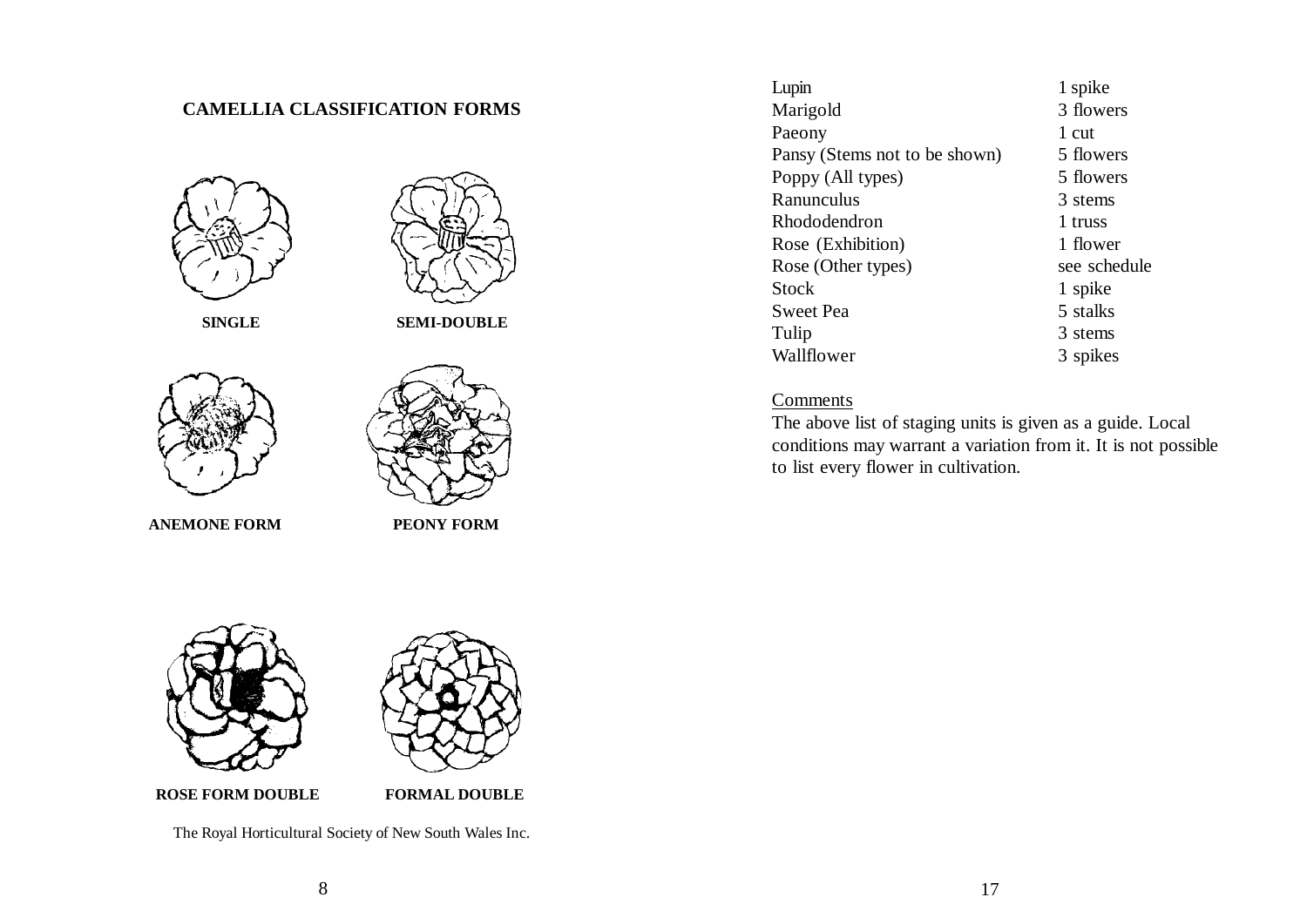#### Miniature Roses

Miniature roses shall have small flowers together with proportionately small foliage. The stems must be thin and wiry. Flowers may be single or double, borne singly or in well balanced terminal clusters.

Note: 3 stems, irrespective of the number of flowers on each stem, same cultivar to a container, unless otherwise stated in the schedule.

#### **Staging Units**

| <b>Number of Flowers per Vase</b>                       |
|---------------------------------------------------------|
| 3 stalks                                                |
| 3 spikes                                                |
| 3 cuts                                                  |
| 1 stalk                                                 |
| 3 cuts                                                  |
| 1 or 3                                                  |
| 1 or see schedule                                       |
| 1 stalk                                                 |
| Dahlia (Decorative Large or Medium)1 stem (over 160 mm) |
| (Decorative Small or Miniature) 3 stems (under 160 mm)  |
| (Cactus, Large or Medium)<br>$1$ stem (over $160$ mm)   |
| (Cactus, Small or Miniature)<br>3 stems (under 160 mm)  |
| 3 stems                                                 |
| 3 stems                                                 |
| Delphiniums (Tall Hybrid, Large)<br>1 spike             |
| 3 cuts                                                  |
| 3 cuts                                                  |
| 1 spike                                                 |
| 1 stem                                                  |
| 1 spike                                                 |
| 1 head                                                  |
| 1 stem or 1 flower                                      |
| 1 stem or 1 flower                                      |
|                                                         |

## **Dahlias**

There are many types of Dahlias, we have only listed three - Formal Decorative, Cactus, and Pompon. Other types can be displayed under "Any Other Type". All Dahlias under 160mm are to be staged 3 to a vase, and over 160 mm are to be staged one to a vase. A standard unit is one vase of 1 or 3 stems of one type or variety. All flowers should be staged without artificial support, at least 160mm clear of the vase, between the centre of the flower and the top of the container.

Formal Decorative Dahlia: Bloom should be fully double. The centre should be closed and should be as high as the surrounding face florets. Florets should radiate evenly from the centre without gaps, should be broad, smooth and being neither markedly involute nor revolute, gently recurving towards the stem. The tips of the florets should be preferably rounded. Depth of the bloom should be at least two thirds but not more than its diameter.

Cactus Dahlia: Bloom should be fully double. Centre should be cone-shaped and at least as high as the face florets. Florets should radiate evenly from the centre without uneven gaps between rows, with narrow and partly revolute immature florets to outer florets. Outer florets should have revolute edges that overlap from the tip for at least half and preferably two thirds of their length with tips pointed. Florets may be gently incurved or straight. Depth should be at least two thirds, but not more than its diameter. There should be sufficient florets to prevent gaps in formation and outline.

Pompon Dahlia: Bloom should be fully double, and spherical like a golf ball. Centre should be closed, fully developed and as high as the surrounding face florets. Florets should be uniform in size throughout the flower. All florets should be involute for the whole of their length, regularly arranged and the tips of the florets should appear to be rounded. Back florets of the bloom should reflex to the stem.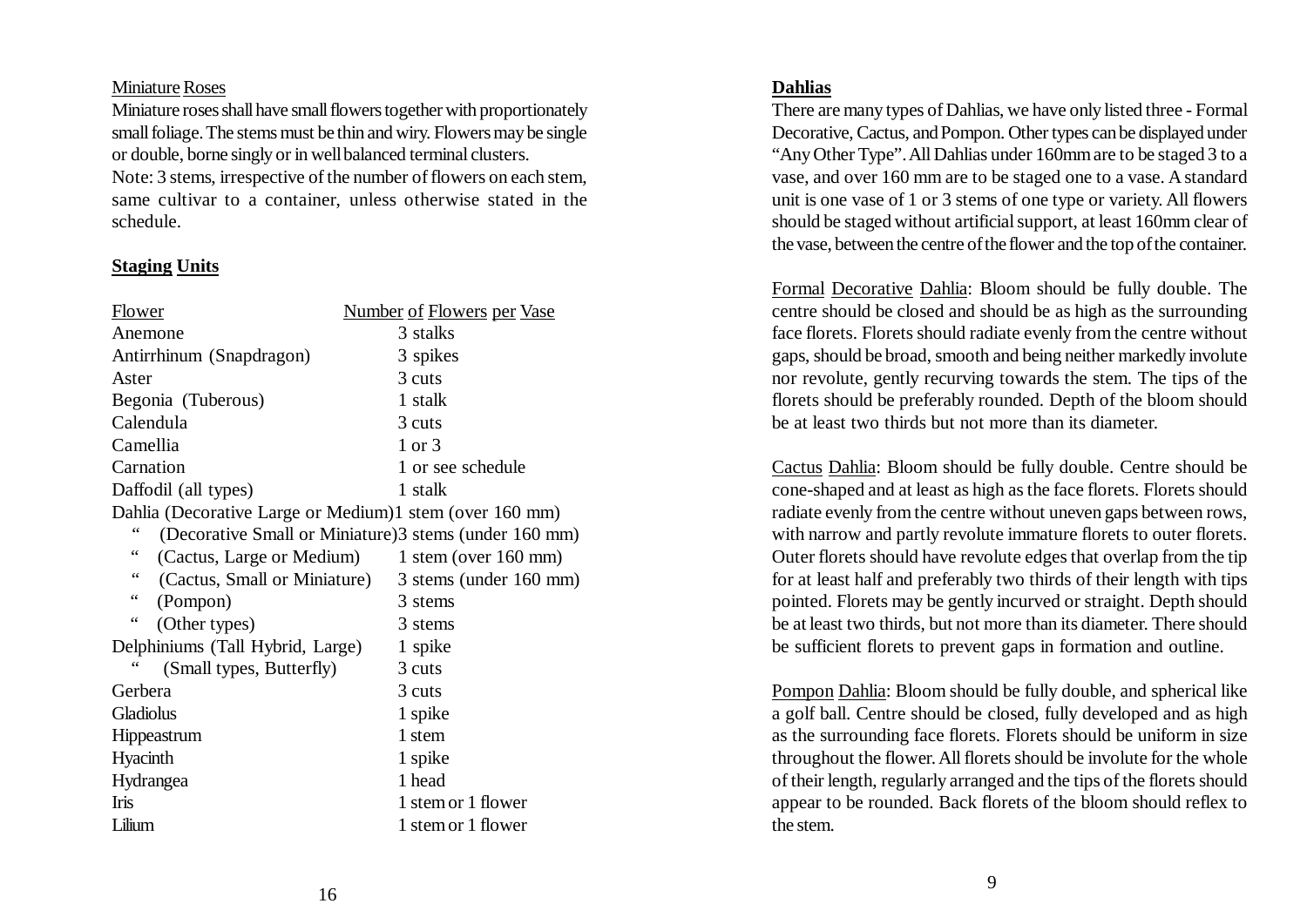#### **DAHLIA - GARDEN FORMS**



**(a) Single (b) Anemone-centred (c) Collerette (d) Ball (e) Pompon (f) Decorative (g) Decorative (fimbriated) (h) Waterlilly (i) Cactus (j) Semi-cactus (k) Peony-flowered (l) Star (m) Orchid flowered**

The Royal Horticultural Society of New South Wales Inc.

#### Exhibition Type Flowers (Large Flowered)

The highest type of exhibition type flower is one which has good form, freshness, size, substance, brilliance, refinement and purity of colour, and which is, at the time of judging, at the stage of maximum possible beauty.

Note: Exhibition type flowers are to be shown singly. The presence of a bud or buds attached will disqualify. Wiring is permitted.

## Full Bloom Roses (Large Flowered)

Full bloom roses are judged in a similar manner to exhibition flowers according to form, freshness, size, brilliance, refinement and purity of colour. Form shall imply an abundance of petals of good substance symmetrically and gracefully arranged within a circular outline with a showing of stamens or centre.

Note: Full Bloom roses to be shown 3 stems to a vase.

#### Decorative Roses (Large Flowered)

A decorative rose is one having well formed petals of good substance, naturally and gracefully arranged to produce a refined shape of more slender proportions than an exhibition bloom. At the

time of judging flowers should be at the stage of maximum possible beauty.

Note: Any number of buds or flowers per stem is allowed. A unit is 3 stems to a vase, same cultivar.

## Floribunda or Cluster Roses

The most desirable cluster flowered stem is one having the optimum number of fresh open and partly open flowers characteristic of the variety, gracefully arranged on the main stem. Freshness and brilliance of colour are important. Foliage should be clean and undamaged.

Note: One to six stems, same cultivar, minimum of 10 florets to a container. Up to 25 florets, same cultivar, unlimited stems per vase.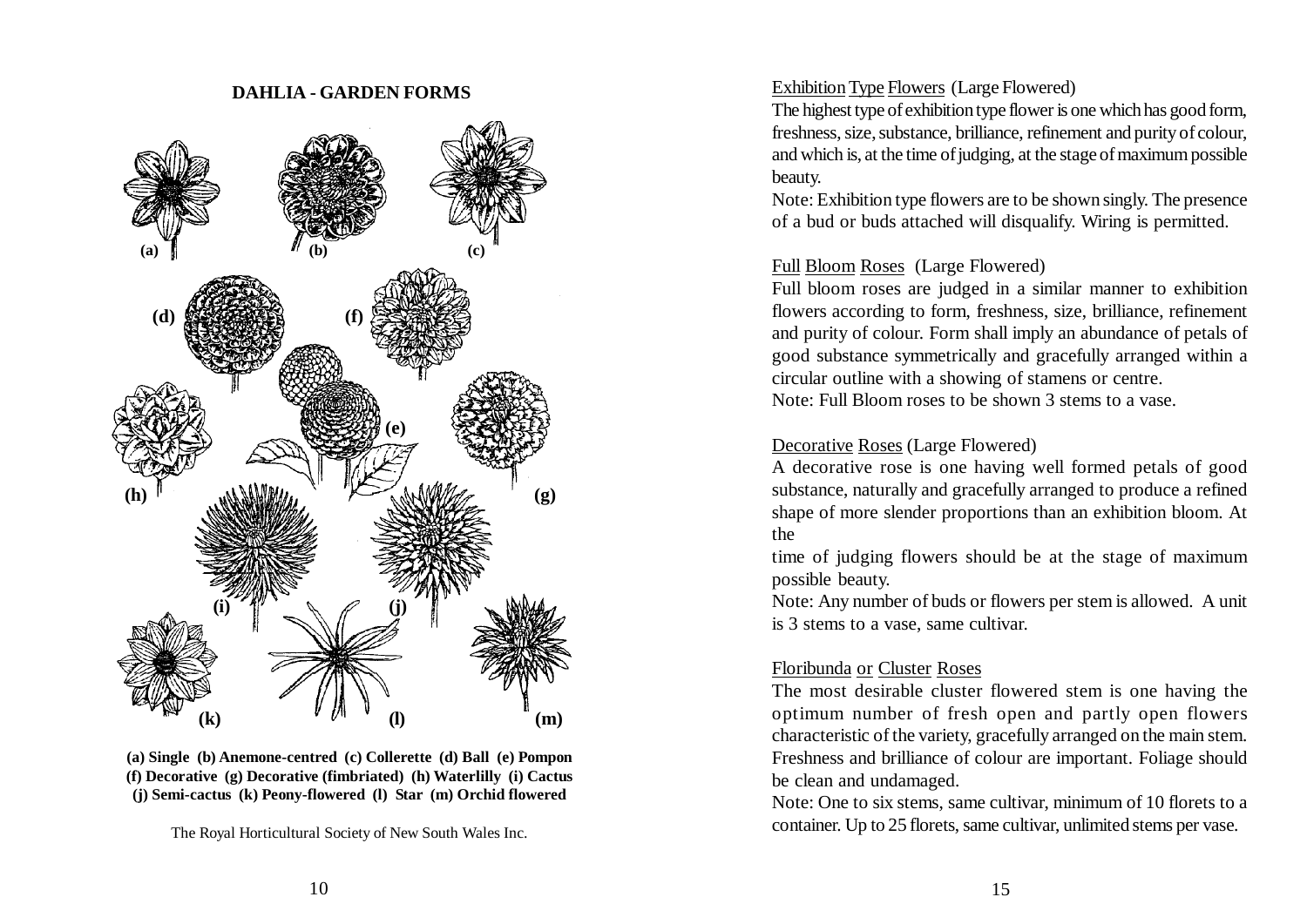#### **A GUIDE TO DAFFODIL CLASSIFICATION (Redrawn from Robert J McIlraith's "The Herald of Spring Daffodils")**

Division 1 **Trumpets** Division 2 Large Cups Cups more than onethird but less than equal Division 3 Small Cup Trumpet as long or longer than the perianth segments Cup not more than one-third of the length of the perianth segments Division 4 Doubles No visible cup trumpet or corona, perianth usually twisted and interlocking Division 5 Triandrus Hybrids One or more small nodding flowers on stem. Corona usually bowl shaped, perianth reflexed Division 6 Cyclamineus Hybrids Small flower on short stem, straight sided trumpet or cup with reflexed petals Division 7 Jonquilla Hybrids One or more flowers to a stem. Short cup and flat petals, rush like foliage, fragrent Division 8 Tazetta Hybrids Small bunched flowers on a stem, short cup, rounded flat petals, fragrant Division 9 Poeticus Hybrids One flower to a stem, very small flat cup, fragrant Division 10 Bulbocodium One flower to a stem perianth segments insignificant, anthers dorsifixed (a) Collar Daffodils Papillion Dafffodils Split corona for at least one-third its length Division 12 Other Daffodil Cultivars Daffodils not falling into any of the foregoing divisions. Various flower forms. Division 11 Split Corona

#### The Royal Horticultural Society of New South Wales Inc.

## **Iris**

For horticultural show purposes there are three main groups of Iris; Bearded, Non bearded (including Louisiana, Spuria, Siberian and Japanese), and Bulbous (Xiphium Iris). We only list three of the most common.

Bearded Iris: Flowers should be well grown specimens of the particular variety with standards proportionate in size to the falls and carried upright on the stems. Flower should not be crowded and top flower open together with 2 or more well spaced flowers. Beards should preferably be long, wide and lush and of good colour.

Louisiana Iris: Form may be flat and flaring or gracefully drooping. Stems upright or flexuous, generally branched, up to 1.5m tall.

Japanese Iris: Form may be single with broad overlapping falls and tiny erect standards, or double with starchy flaring standards, which should be held horizontal or arched gracefully downwards. Cupping up at the edge to an excessive degree is not desirable.